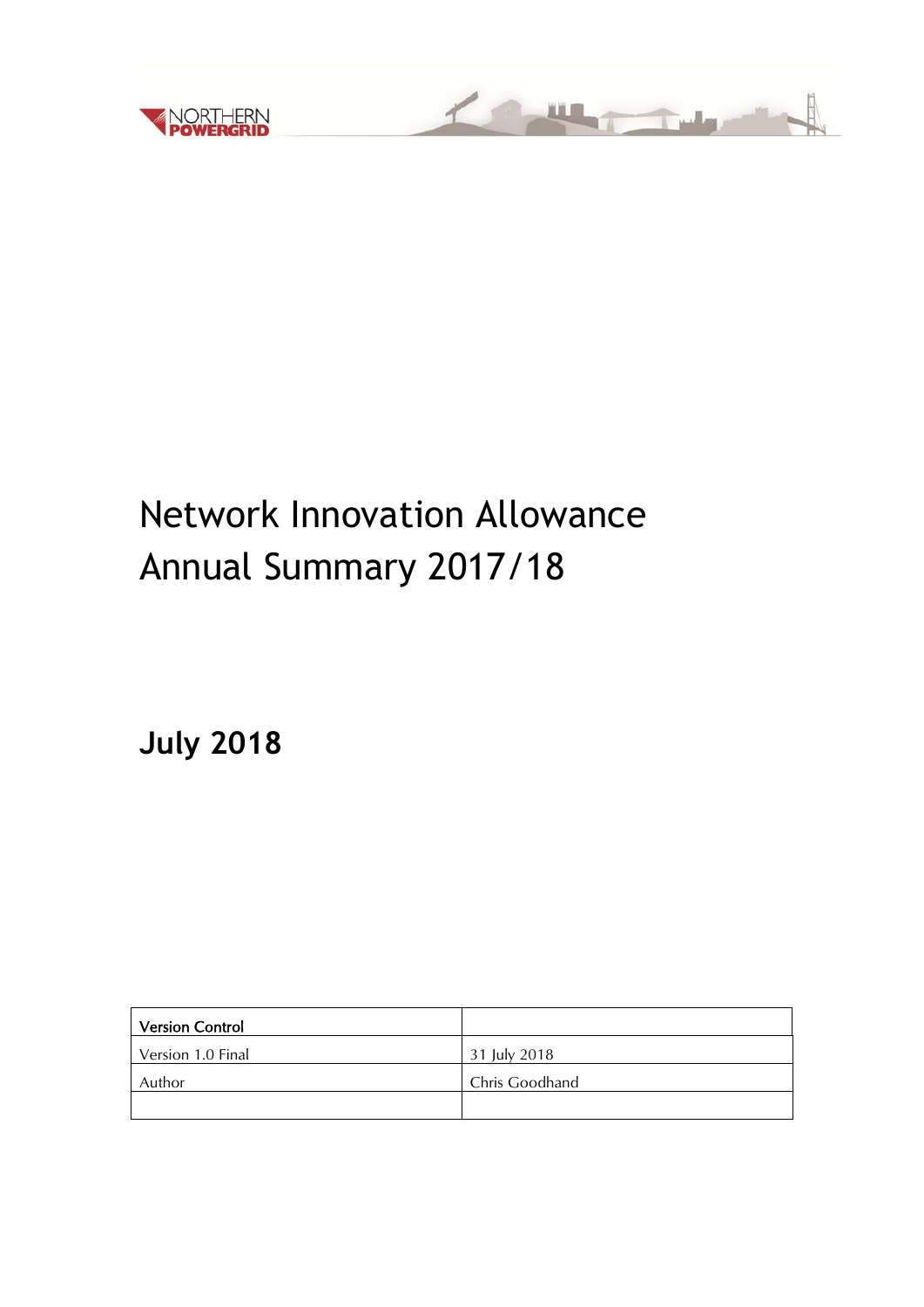## 2017/18 NIA Annual Summary

July 2017

#### Revision Record

| Version | Date       | <b>Revision Details</b> | Author         |
|---------|------------|-------------------------|----------------|
| 1.0     | 28/7/20187 | Final                   | Chris Goodhand |
|         | 31/7/2018  | Approved for Release    | Iain Miller    |
|         |            |                         |                |

## **Introduction**

- 1. This report has been prepared by Northern Powergrid to inform interested parties of the innovation activities of its electricity distribution licensees, Northern Powergrid (Yorkshire) Electricity Distribution plc, and Northern Powergrid (Northeast) Ltd. It covers the period from 1 April 2017 to 31 March 2018.
- 2. A single report has been prepared because the two licensees are operated under common management, sharing best practice between them. Our approach to research and development is no exception, and we draw no arbitrary distinction in the innovation carried out for the two licensees and our innovation strategy is designed to be equally applicable across our full geographic area of operation. Projects and programmes are therefore set up and progressed jointly for both licensees.
- 3. The report focuses upon research and development work eligible for Ofgem's Network Innovation Allowance (NIA) however some details of our other activities are given where necessary to provide a broader context for some of the innovation being undertaken within the company. Innovation is funded through a variety of routes including other price control revenues, specialist industry funding sources (e.g. Innovate UK) and participation with universities (funded by UK research councils).
- 4. The report has been prepared in accordance with standard condition 46 of the electricity distribution licence, the associated Regulatory Instructions and Guidance (RIGs) and the Electricity Network Innovation Allowance Governance document. In particular the obligations specified in sections 6.6 and 6.7 relating to the requirements for an annual summary of NIA activities.

#### **Progress of Innovation Activities**

- 5. Considerable effort has been expended in increasing the level of innovation activity during 2017/18. We have initiated 11 new projects during the year and have expended the whole of the Network innovation Allowance for the regulatory year. This represents a major increase in the intensity of innovation as we seek to build on the platform provided by activities such as the Customer Led Network Revolution.
- 6. For the reporting year Northern Powergrid has participated in 29 separate NIA projects. Twelve of these are collaborative projects with at least one other GB electricity distribution network operator (DNO) or gas distribution network operator.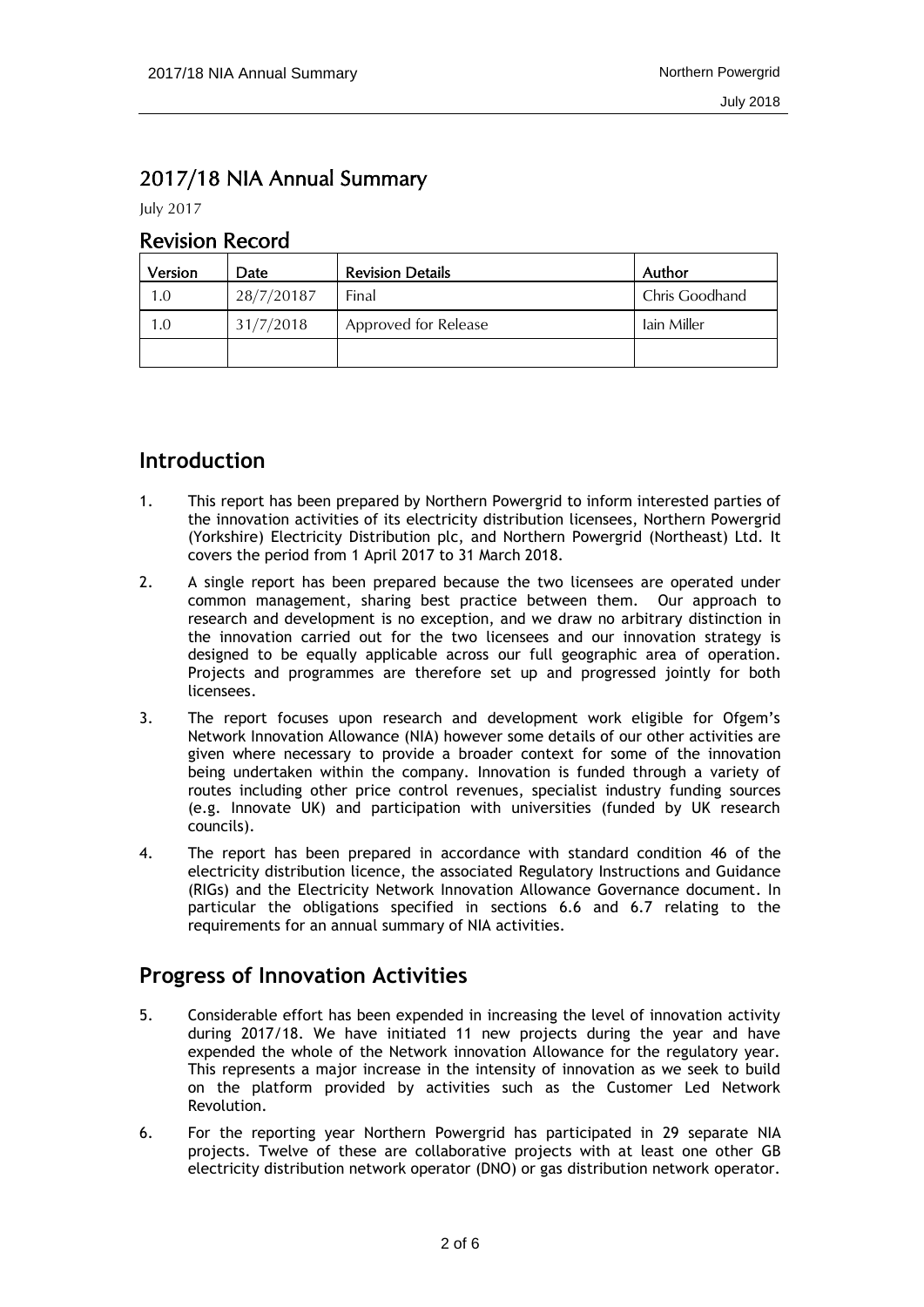- 7. We have at least one collaborative activity with each of the other DNOs. We also have similar activities with some GDNs plus two water companies (Yorkshire and Northumbrian Water). This is very much in line with the view expressed in our innovation strategy; we would seek to undertake joint activities wherever possible, both for improved learning and project quality and to maintain good cost control. The trend direction over the last year has been for an increasing number of project activities to be undertaken on a collaborative basis and with the increased relevance of whole system thinking we anticipate that this will continue.
- 8. In the 2016/17 summary we anticipated cross-vector solutions to broader energy issues would be increasingly required as under-utilised capacity in each of the electricity and gas networks is depleted. We have during this year we have initiated a major activity with Northern Gas Networks to investigate and test the practical opportunities that such solutions might provide to energy consumers as a whole. The Northern Powergrid Integrel project builds on the investment already made on behalf of gas customers by Northern Gas Networks.
- 9. The following table shows all of the projects which have been active during the reporting period:

|                                                                                      | <b>Reference</b> | <b>Project Type</b>          |
|--------------------------------------------------------------------------------------|------------------|------------------------------|
| Vonaq Utility Pole Strength Measurement                                              | NIA NPG 001      | EIC Collaboration, NPg lead  |
| Integrated substation Condition Monitoring (ISCM)                                    | NIA NPG 002      | Northern Powergrid activity  |
| <b>Smart Data</b>                                                                    | NIA NPG 003      | Northern Powergrid activity  |
| Development of An Improved Distribution Load Estimates Methodology                   | NIA NPG 004      | Northern Powergrid activity  |
| Activating Community Engagement (ACE)                                                | NIA NPG 005      | Northern Powergrid activity  |
| FORESIGHT-LV pre-fault recognition and management                                    | NIA NPG 007      | Northern Powergrid activity  |
| Development of Oil-filled Cable Additive                                             | NIA NPG 009      | EIC Collaboration, NPg lead  |
| Pollywood - Alternative wooden pole system for OHL                                   | NIA NPG 010      | Northern Powergrid activity  |
| Distributed Storage & Solar Study (DS3)                                              | NIA NPG 011      | Northern Powergrid activity  |
| <b>Improving Demand Forecasting</b>                                                  | NIA NPG 012      | Northern Powergrid activity  |
| Measuring the Societal Impact of Network Activities                                  | NIA NPG 013      | EIC Collaboration, NPg lead  |
| Vehicle to Grid (V2G) - the network impact of grid integrated vehicles               | NIA NPG 014      | Northern Powergrid activity  |
| Geospatial PV Mapping                                                                | NIA NPG 015      | EIC Collaboration, NPg lead  |
| Silent Night - Hybrid EV Generator                                                   | NIA NPG 016      | Northern Powergrid activity  |
| Intregrel - Baseline Implementation                                                  | NIA NPG 017      | NPg/NGN Collaboration        |
| Micro-Resilience                                                                     | NIA NPG 018      | Northern Powergrid activity  |
| Customer-Led Distribution System                                                     | NIA NPG 019      | Northern Powergrid activity  |
| Smart Network Design Methodologies                                                   | NIA NPG 020      | Northern Powergrid activity  |
| <b>Holistic Fault Anticipation</b>                                                   | NIA NPG 021      | Northern Powergrid activity  |
| Drones Within Visual Line of Site (Drones WVLOS)                                     | NIA NPG 022      | Northern Powergrid activity  |
| AutoDesign: LV Connections Self Service Tool                                         | NIA NPG 024      | Northern Powergrid activity  |
| <b>Lightning Prediction</b>                                                          | NIA NPG 025      | Northern Powergrid activity  |
| Environmentally Acceptable Wood Pole Pre-treatment Alternatives to Creosote (APPEAL) | NIA SPEN 0008    | EIC Collaboration, SPEN lead |
| Low Cost Fault Current Measurement of Wooden Poles                                   | NIA SPEN 0025    | EIC Collaboration, SPEN lead |
| Environmentally Acceptable Wood Pole Pre-treatment Alternatives to Creosote (APPEAL) | NIA SPEN0008     | EIC Collaboration, SPEN lead |
| Management of plug-in vehicle uptake on distribution networks                        | NIA SSEPD 0026   | Coollaboration SSE lead      |
| Harmonic Effect on Network Assets (HENA)                                             | NIA UKPN0023     | ENA Collaboration, UKPN lead |
| Improved Statistical Ratings for Distribution Overhead Lines                         | NIA WPD 008      | EIC Collaboration, SPEN lead |
| Eye in the Sky                                                                       | NIA WWU 0045     | EIC Collaboration, WWU lead  |

- 10. The table identifies those projects where we are sole participant or, where we are working alongside other licensees, the nature of the collaboration involved. For projects where Northern Powergrid is either sole participant or, in the case of collaborative innovation, where Northern Powergrid is the designated lead licensee we have posted the required annual progress update on the ENA Smarter Networks Portal.
- 11. In addition to these activities we also continue to participate in several activities in a supporting role, either as engineering consultants providing insight into the network compatibility issues or acting in a more active steering role. These projects are not formal NIA funded activities but are important in allowing us to influence the development activities of others and to stimulate the market. Examples of these projects include an Innovate UK funded activity to trial vehicle batteries as storage once they are past their useful life for transport, an EPSRC funded academic study of energy storage, and contributing to regional and sub-regional economic and innovation strategy development. By interacting in this way with others' projects we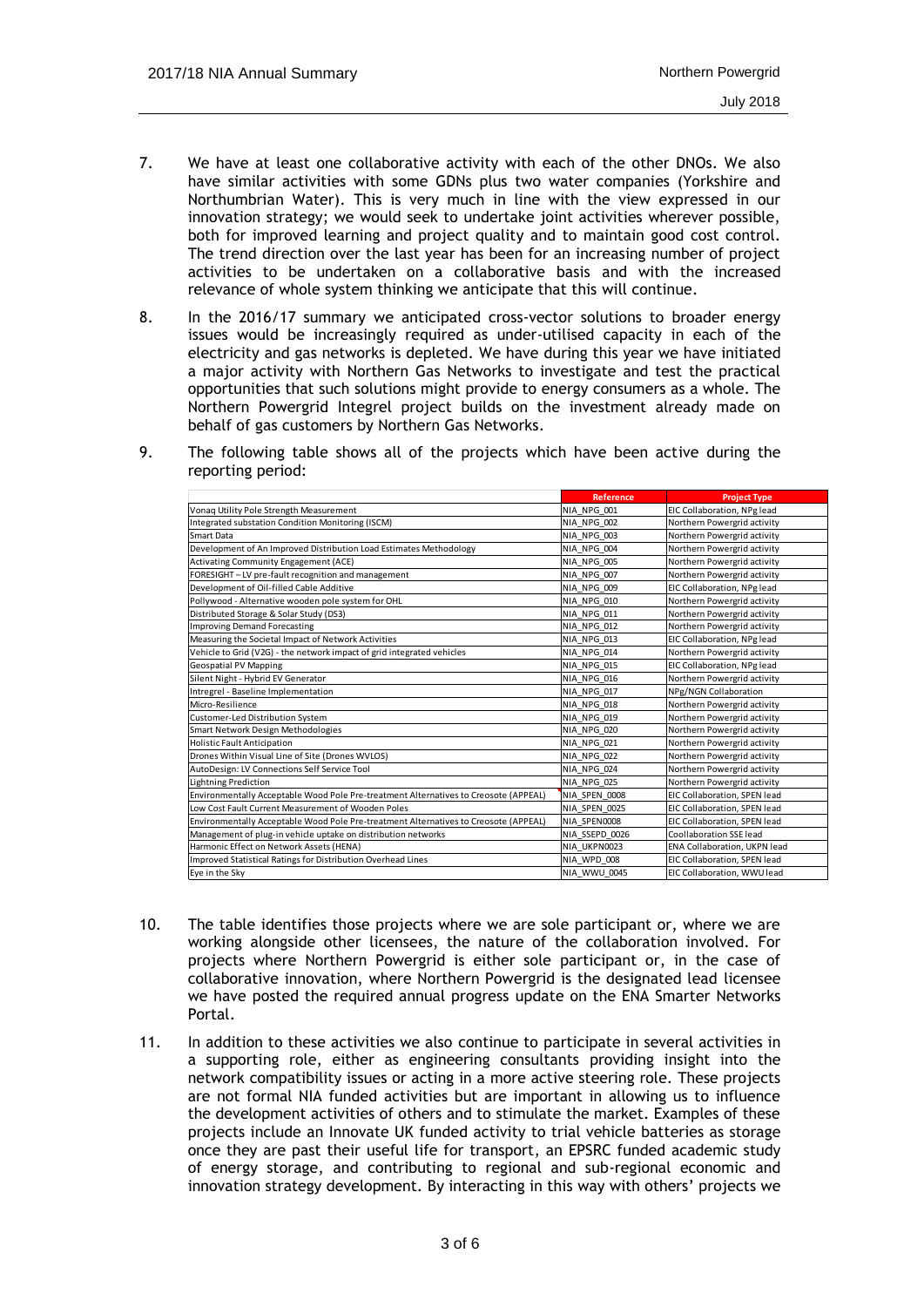help them to deliver better learning outcomes and we leverage our innovation funding by accessing additional understanding at relatively low cost.

- 12. Internally, within Northern Powergrid, additional innovation is also being undertaken. Several activities are underway which are aimed at delivering improvements in our customer facing processes such as delivery of connections where we have been re-engineering processes in the year to improve customer satisfaction. We are also now seeking innovation built on the considerable enabling investment that we have made the EAM asset management and GIS system. These are not necessarily NIA funded but are, nevertheless, innovative activities.
- 13. Where we see these improvement activities are unable to deliver the improvement needed we will seek improved technological solutions through the innovation stimulus mechanism if that is appropriate. Our recently initiated Autodesign project to speed up network design delivery and improve customer service is an example of this approach.
- 14. We also continue to benefit from the advantages of being part of a broader international organisation, Berkshire Hathaway Energy (BHE). Exchange of innovative ideas, best practice and other learning from an organisation with very similar technology but with a different perspective significantly enhances the quality of our overall innovation portfolio. We now actively participate in a variety of corporate activities to enhance this collaboration.

#### **Innovation Strategy Delivery**

- 15. Our innovation strategy contains four strategic objectives that remain highly relevant:
	- the creation of a smarter powergrid;
	- the introduction of smart meters:
	- continued growth in web-based and digital-enabled services; and
	- issues of affordability.
- 16. Further, the priority areas identified in the innovation strategy are:
	- Network environmental footprint (including safety);
	- Network reliability and availability;
	- Network management and flexibility;
	- Demand side response (including customer flexibility);
	- Network planning and design;
	- Communications and engagement;
	- IT enabled process improvements; and
	- Social obligations
- 17. The bulk of our current activities remain focussed on the first five of these priority areas. These areas represent key engineering strands of our innovation requirement that have been in place for several years.
- 18. All active projects, excepting two, were initiated under ED1 project eligibility governance. Activating Customer Engagement (ACE) was initiated as an LCNF tier 1 project and the Integrated Substation Condition Monitoring (ISCM) project was transitioned from IFI. ACE is now complete with dissemination activities being undertaken during the summer of 2018.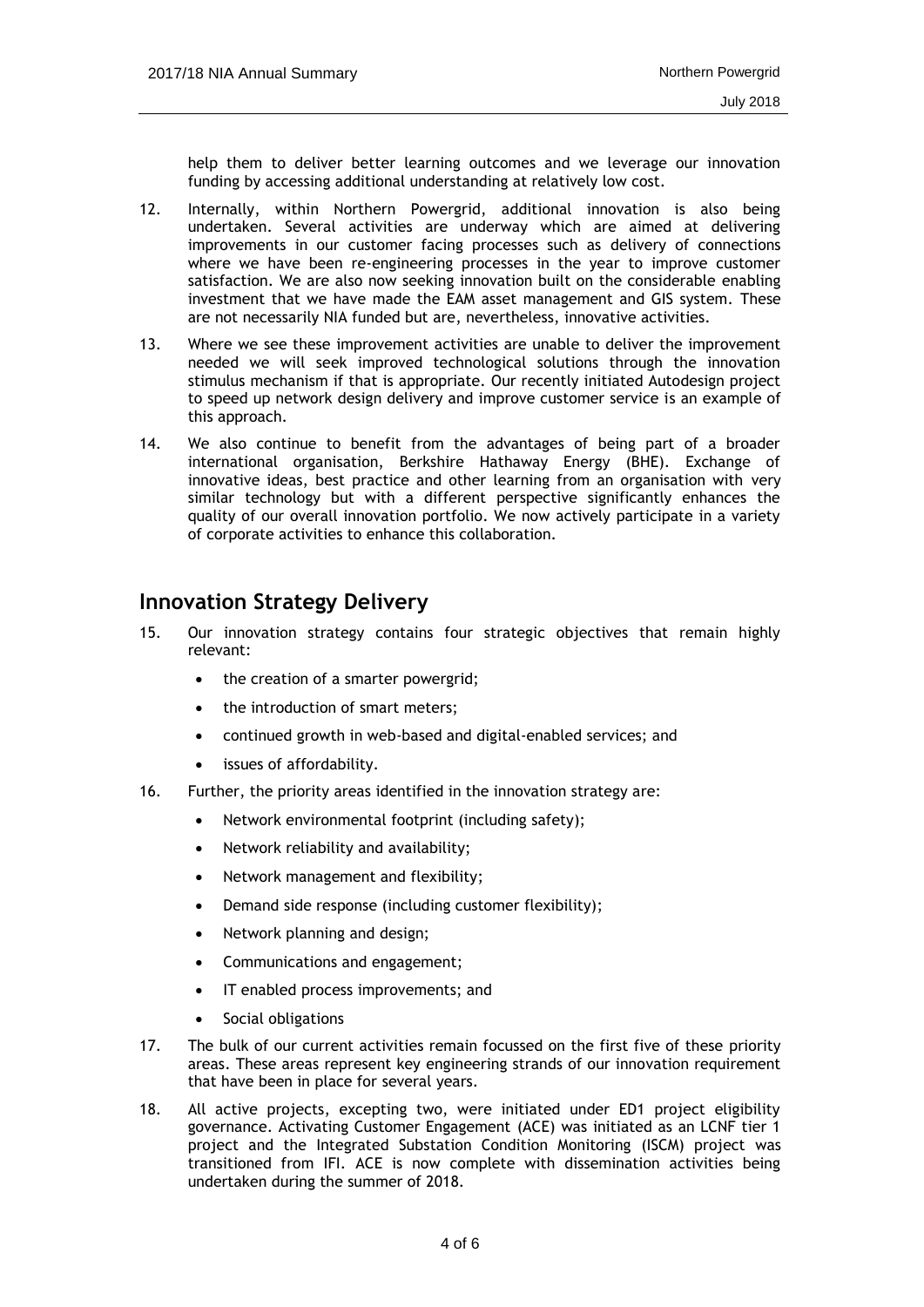- 19. The information technology enabled processes and customer engagement activities are relatively new and the project portfolio is still in its relative infancy. We anticipate that these areas in particular will become more active as we develop more distribution network operator orientated projects. These will naturally require more active and engaged customer and better IT systems for support.
- 20. It was noted in the 2016/17 report that network flexibility was the innovation area with least activity and that new activities in this area would be initiated during 2017/18. A major project, entitled Microresilience, has now been in initiated to explore the application of systems of new technologies in supporting resilience for difficult to serve parts of the network. We anticipate that this will also provide useful insight into more general issues of network flexibility and to systems operation. This project will re-use some of the equipment acquired for the CLNR project.
- 21. Supporting our strategic objectives, network and customer flexibility are key areas of transition for the electricity system in general and network operators in particular. We anticipate an evolutionary path which will pass through smarter grids and move onwards to new distribution services. The smart grid implementation team whose role is to begin the transition of our network to a more actively managed system are now well embedded and delivering the near and medium term needs. To support this, and to better understand future options we have initiated the Customer Led Distribution System (CLDS) during this year. This is a major activity to explore the technology, economic and social issues to understand, and ultimately deliver, the practical needs of Distribution System Operation and the flexibility options, both network and customer, needed to deliver this.
- 22. We have continued to support the EIC during 2017/18. This is an activity undertaken in collaboration with the majority of DNOs and GDNs. It is designed to both identify and encourage innovations from new sources, such as other industries or SMEs with no previous experience of working with the electricity distribution network operators. Several new projects from this source have been identified and initiated this year. The costs of running the EIC have been distributed across the running projects identified from this activity. We see the EIC as an increasingly important forum for the identification and implementation of cross-vector, cross-utility projects.
- 23. The first pan-utility project, Measuring the Societal Impact of Network Activities, through the Northern Utilities Joint Innovation Group (NJUIG) and managed by the EIC is now approaching its conclusion and reports will be issued during the summer of 2018. NJUIG supports the innovation needs of Infrastructure North and consists of representatives of Yorkshire and Northumbrian Water as well as Northern Gas Networks and ourselves.
- 24. It has been clear from this activity that all utilities share many common issues and we will seek to deliver further activities through this forum.
- 25. In the 2016/17 report we noted that the Beyond Visual Line of Sight project had identified the potential of drone technologies to improve the economic and safety aspects of operation inspection, and other filed activities. We have initiated two projects in this area during the year; one collaboratively with other licenced entities to address issues of aviation regulation, and another internal project to accelerate field use.
- 26. We have continued to develop the role of our Innovation Steering group. All innovation projects now have named senior/executive level sponsors. This change in the top level engagement of our organisation is now delivering better engagement from the business as a whole and we will continue to develop this ongoing cultural change through 2018/19 and beyond.